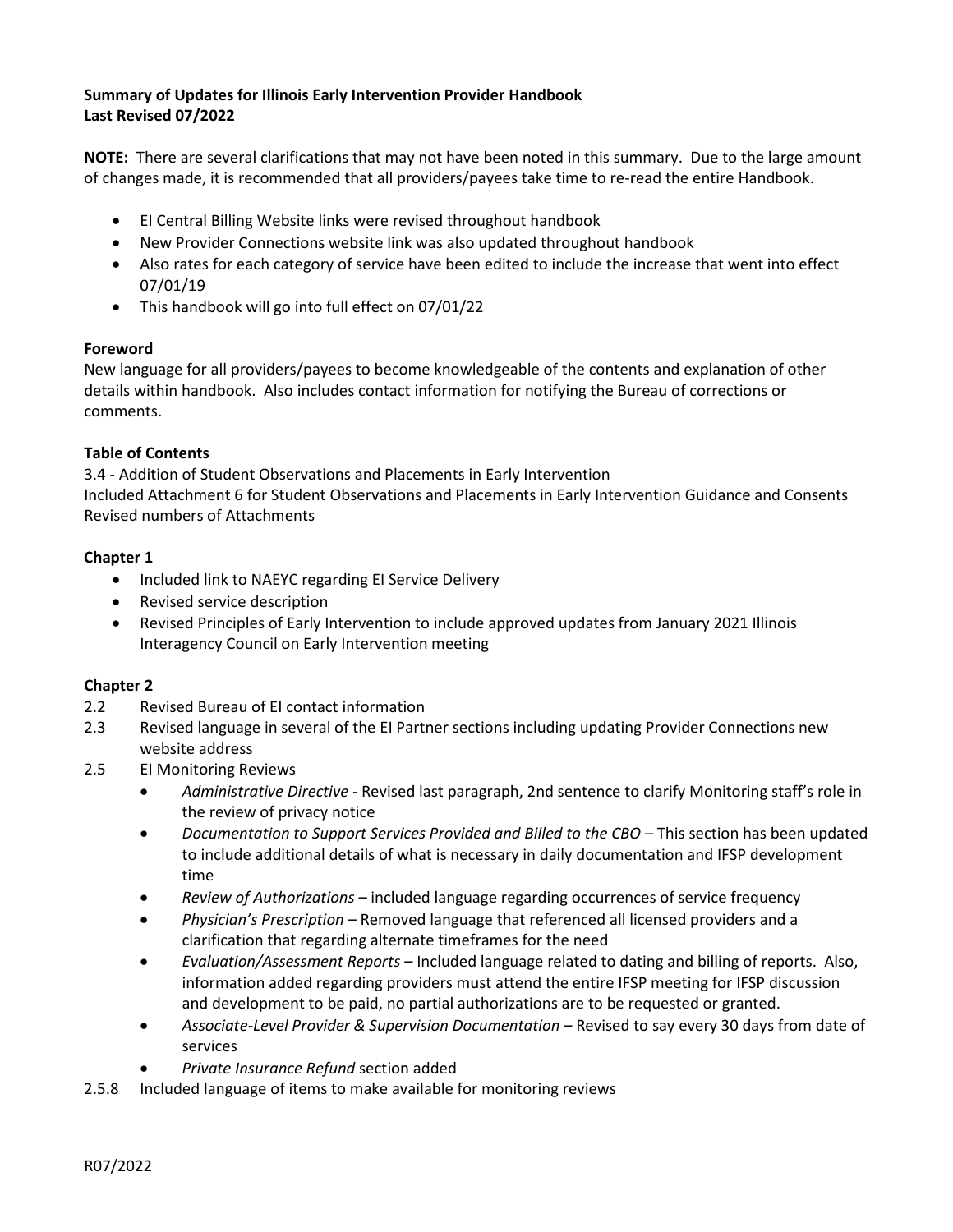# **Chapter 3**

- 3.1 Included FERPA to compliance with HIPAA regulations dot-point
- 3.3 Revised to be consistent for all associate-level providers
- 3.3.1 Included additional language on IMPACT requirements
- 3.3.3 Included language about single enrollment inactivations
- 3.3.5 Removed reference to RSS feed, no longer available
- 3.3.7 Revised timeline to renew application to 60 days and timeframe for background checks has lessened
- 3.3.9 Included language regarding license inactivation or suspension
- 3.3.10 Included language regarding protocol of DCFS investigations of providers
- 3.4.3 Updated language for associate-level provider requirements and identification of their credential status
- 3.4.4 Updated language for CFY not needing monthly supervision and licensure requirements
- 3.5 Included Student Observation and Placement in Early Intervention, *t*his addition shifted numbering for remainder of Chapter
- 3.6 Revised 3.3.6 regarding enrollment requirements
- New language about secondary reimbursement providers
- 3.7 Revised and restructured this section to include DCFS investigations, lapse of license, etc.
- 3.8 Revised language regarding recording of services and virtual applications
- 3.10.4 Included note clarifying that providers may not deliver services to a child as 2 or more disciplines, and provided example
- 3.10.8.d Included IEP authorization language
- 3.11 Included link to Abused and Neglected Child Reporting Act Language and link to Admin Code added regarding cooperation of DCFS investigations
- 3.12.2 Revised language regarding provider selection
- 3.12.3 Included language about review of results of ASQ:SE 2
- 3.12.4 Revised language regarding provider selection
- 3.12.6c Included language regarding clinical opinion delay percentages
- 3.12.6d Revised language regarding to evaluation
- 3.12.7c Included language on team decisions and discussions of results of evaluations Included language on LVV service delivery option

Removed duplicative information regarding the Transition Planning Conference

- 3.12.7d Included language regarding team communication options Added a reference to IFSP Development Time chart
- 3.12.8 Revised second paragraph child's age from 27 months to 25 months Included brief language about extended services
- 3.12.9 Included information regarding extended services
- 3.3.13 Included language that reports must be submitted to the CFC prior to billing or receiving an IM IFSP meeting authorization

Included clarifications and examples for when reports might cross timelines

- 3.13 Updated language to assist with timing of reports and added duration of days for when reports are due
	- Add language regarding developmental justification
	- Added language on when to complete a discharge vs. a developmental justification
- 3.14 Included new language for EI/ES services

# **Chapter 4**

Note added to refer families to their Service Coordinator in the event they have questions about their fee or insurance.

- 4.3 Included language #2
- 4.4 Included language that providers are to encourage families to look and complete surveys on Family Outcomes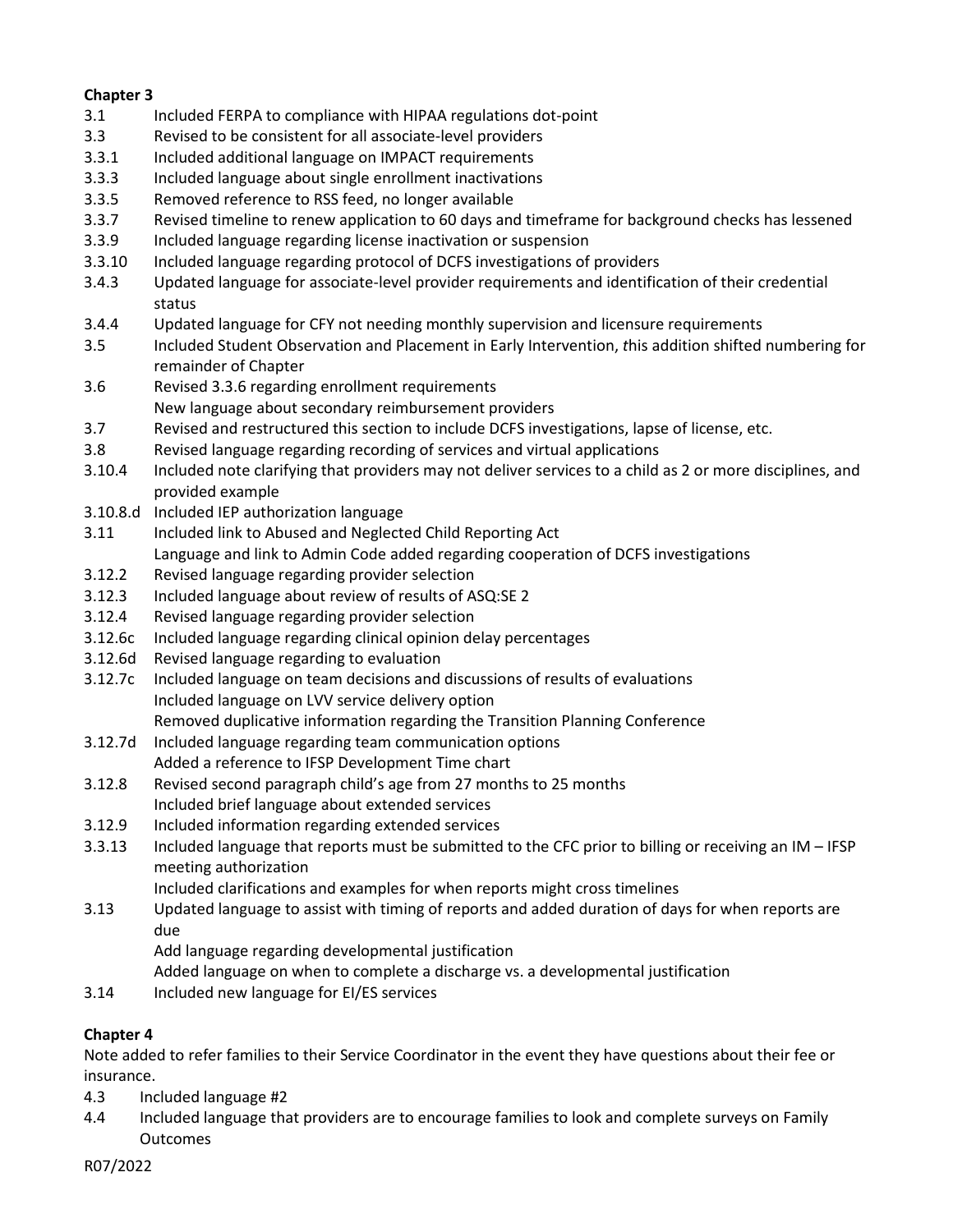# **Chapter 5**

Throughout chapter, revised Transition Plan to say Transition Steps and Services

- 5.1 Provided clarification regarding IFSP Outcomes should be gathered from providers/family and developed by the Service Coordinator
- 5.3 New Dot Point Added information on IFSP Requirements
- 5.5.2 Included language regarding the importance of Child Outcomes
- 5.6 Dot point 7 Removed DT from list of individuals able to develop a letter of developmental necessity
- 5.7 Clarification regarding IFSP development time requires detailed case notes Included language on who could consult and the purpose clarified that private insurance verification or recertifications are not billable not Included at bottom of table in regard to allowable phone consultation is only to be used during Pandemic. Included language on IFSP development activities
- 5.8 Included additional team members in EI provider consultation Included a clarification of what IFSP provider consultation does not look like Included row and language regarding consultation time with other early childhood partners Included comment at bottom of chart regarding phone consultation

#### **Chapter 6**

- 6.3  $1^{st}$  dot-point clarified waiver type
- 6.4.1 Added time frame for corrected claims
- 6.4.3 Included language that there is a limit seven (7) rendering service providers to utilize Insurance Billing Unit

## **Chapter 7**

- Moved policy and procedure for ordering eyeglasses to Chapter 22, Vision. Included reference of where to find information on eyeglasses.
- Revised language throughout Chapter

#### **Chapter 8**

- Included information on Deaf Mentors, removed in error
- 1<sup>st</sup> page, last paragraph, language revised to provide clarification on how to authorize for DT-H and Aural Rehab.
- Edited language on NOTE under Billable Activities with Authorizations
- Included procedure codes used for Deaf Mentors at the end of the Chapter
- Included language under billing notes regarding testing procedures
- Included language of what type of authorization will be provided to the Audiologist for a Hearing Screening/Examination

#### **Chapter 11**

Language included that Interpreters are to never be alone in the family's home, only when accompanied by the EI Provider

Language included regarding when it is necessary to deliver interpretation services

#### **Chapter 12**

- Revised clinics to be clinician
- Included language that the final report from the clinician is to be shared with IFSP team, holding a meeting with the IFSP team if changes to the IFSP are needed
- Included language information on non-medical professions
- Revised language in Standard Referral Process

#### **Chapter 15**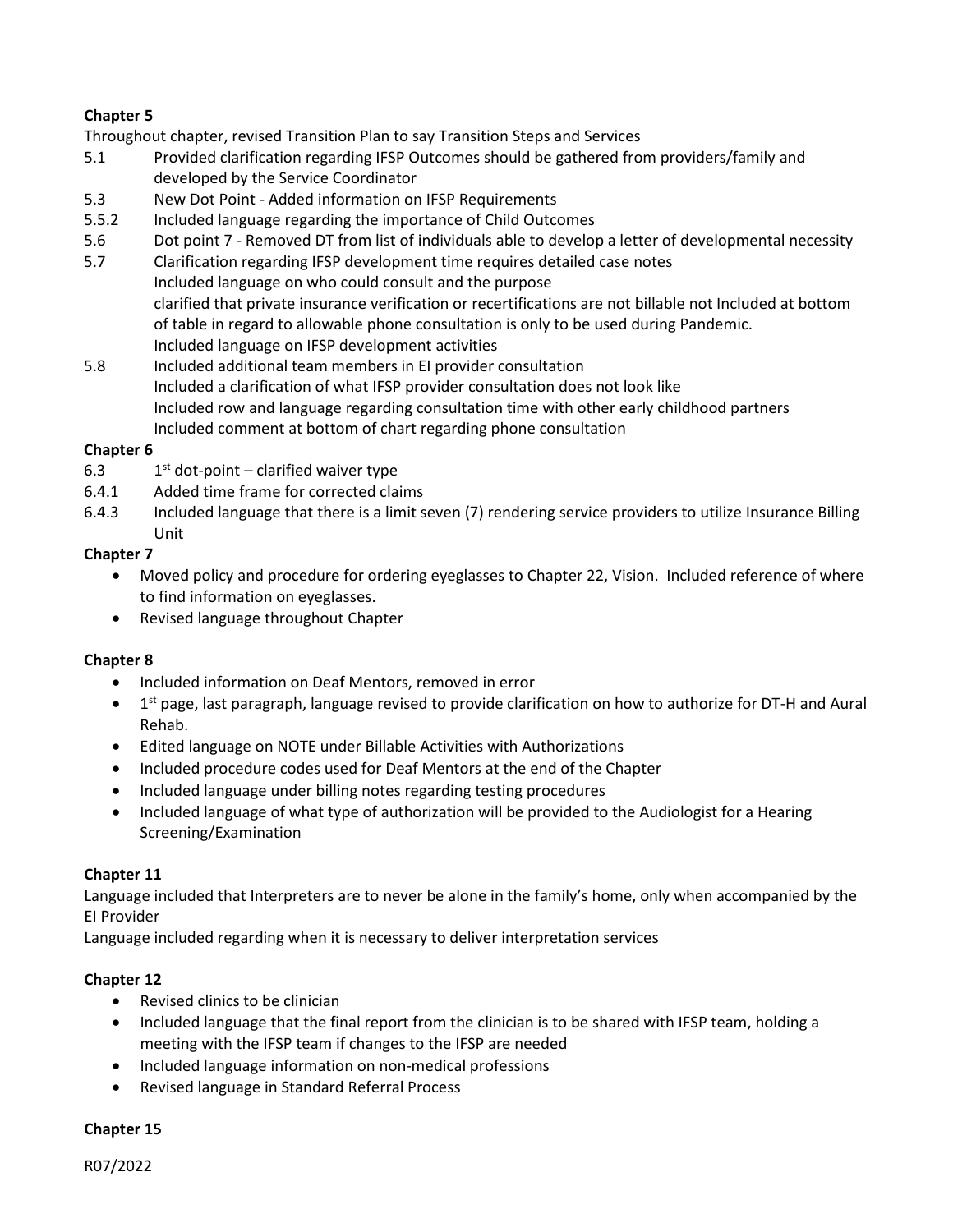Provided language on evaluation/assessment authorizations Updated Procedure Codes with added modifier

# **Chapter 16**

Provided language on evaluation/assessment authorizations Updated Procedure Codes with added modifier

**Chapter 17** Included new procedure codes released in 2019

## **Chapter 19**

Revised Note under Qualified staff to point to correct chapters Revised evaluation/assessment code Included language regarding licensure requirements

#### **Chapter 20**

- Revised language that global evaluations are not acceptable, similar to OT and PT disciplines
- Provided language on evaluation/assessment authorizations within Procedure Codes

#### **Chapter 22**

- Removed reference to Chapter 9.1 for eyeglasses procedure inaccurate reference
- Included policy and procedure on how to order eyeglasses and included more details including contact information and form link for ordering. This information was previously located in the AT Chapter.

#### **Chapter 23**

- Included a new definition to identify how to document adjusted age
- Included language to include resubmitted and corrected claim timelines
- Included language regarding Arena Evaluations/Assessments
- Realigned Documentation definition, included revised language to provide minimum requirements, and that document translation should not be billed until after the documents have been delivered to the Service Coordinator
- Included a new definition explaining the requirement of using a tool to provide reports and procedures of how to submit a new tool
- Under Equally-Qualified Providers, included language that the Payee cannot allow same provider to provide services as two disciplines
- Included new definition of Evaluation and Assessment Instruments, Early Intervention Approved that includes that the use of a tool is mandatory, this is not a change but a clarification to prevent confusion
- Included language on Arena Evaluations/Assessments and reporting
- Information on percentages of delay needed in reports.
- Definition of letter of developmental necessity for AT devices added
- Make-Up Sessions definition Included seven (7) calendar days
- Included clarification language to secure electronic email
- Included EI/ES and references for information

#### **Attachments**

**Attachment 1** - Assistive Technology Letter of Developmental Necessity Guidance and Report Format

**Attachment 2** - Revised first paragraph on reporting timelines

Report Format - Rearranged date, age, in Demographic Information

- **Attachment 3**  Included definition of Adjusted Age
	- Report Format Rearranged date, age, in Demographic Information